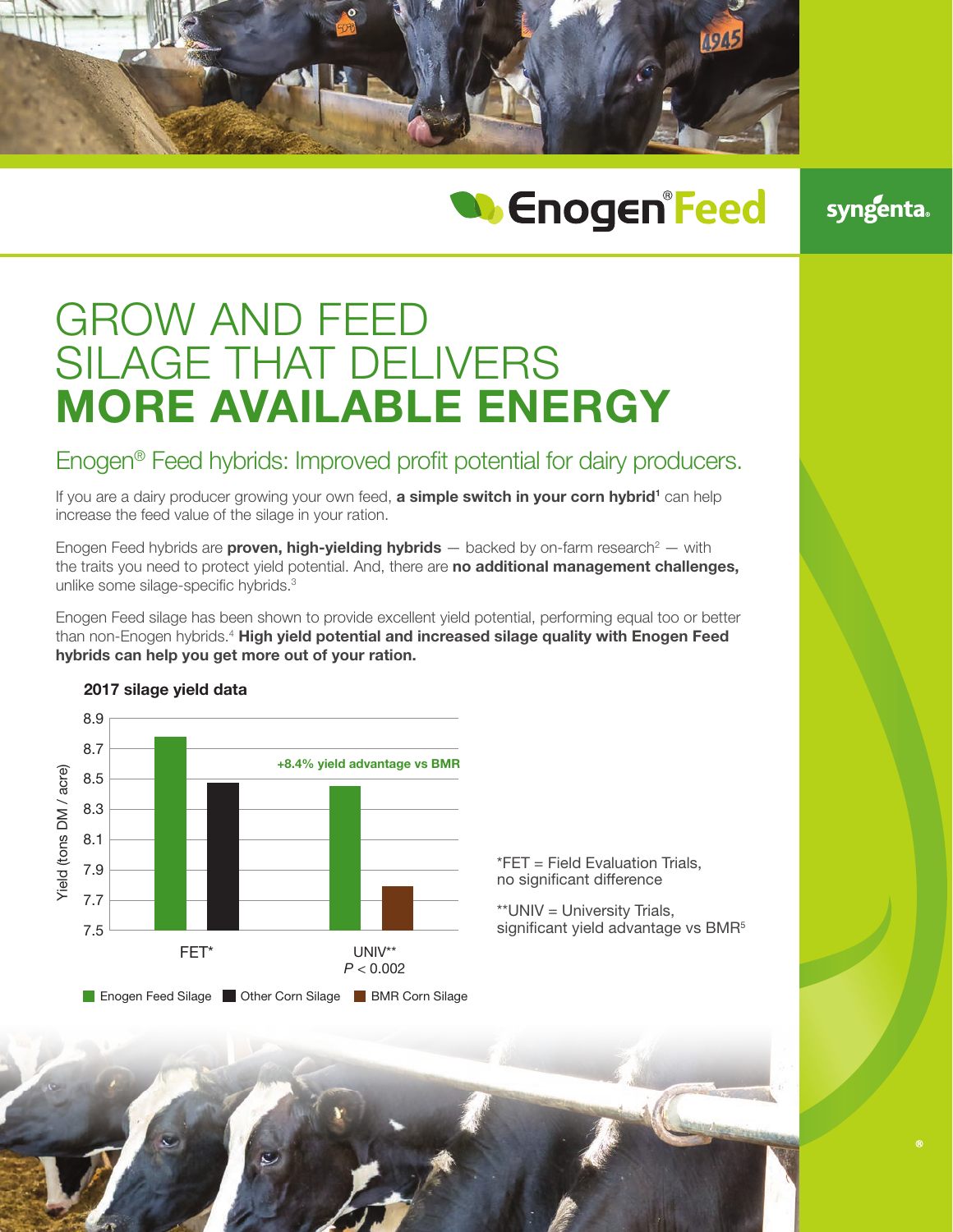

## Starch utilization matters.

Corn is comprised of approximately 75 percent starch – a complex carbohydrate that helps dairy cattle produce milk. With Enogen Feed silage, starch is easier for cattle to digest and may result in more available energy for your herd.

**Enogen Feed silage** is a high-quality forage that provides improved starch digestibility and will help maximize the energy in your ration. Research at leading universities and Rock River Laboratory showed that Enogen Feed silage provides excellent starch digestibility through higher total starch and significantly more small particle starch than other corn hybrids.<sup>6</sup>

Enogen Feed silage provides enhanced digestibility for dairy cows.

#### Enogen Feed silage delivers significantly more small particle starch.<sup>8</sup>

#### 2017 replicated plot trials



#### Enogen Feed silage delivers significantly higher starch digestibility.9



#### 2017 replicated plot trials



\*Significantly higher *in situ* digestion after 7 hrs (isSD7) *\*In situ* digestion measures digestion in the rumen by putting test material in the rumen of a cannulated cow.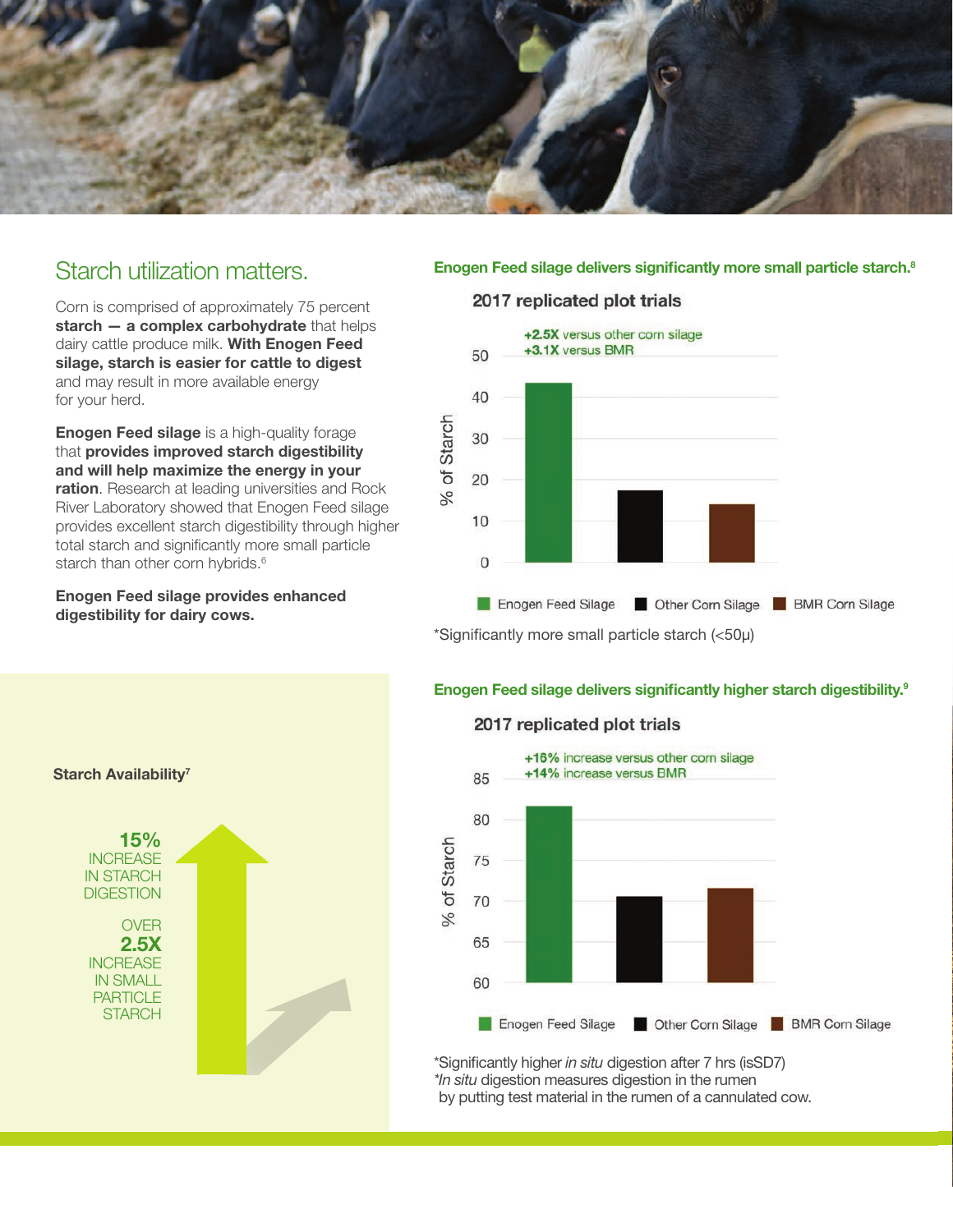

### Digestible nutrients matter.

Total Digestible Nutrients (TDN) is a measure of energy provided by feed components. TDN includes the sum of digestible fiber, protein, lipid, and carbohydrate components of a ration.

A higher level of TDN in silage means more available energy for maintenance and production. A more digestible ration improves feed intake, which can positively impact production.

#### Enogen Feed delivers more total digestible nutrients<sup>10</sup>

#### 2017 replicated plot trials



hybrids, including BMR hybrids. \*2017 university replicated plot trials showed higher levels of total digestible nutrients for Enogen Feed silage than other



More available energy + improved digestibility = greater profit potential



syngenta.